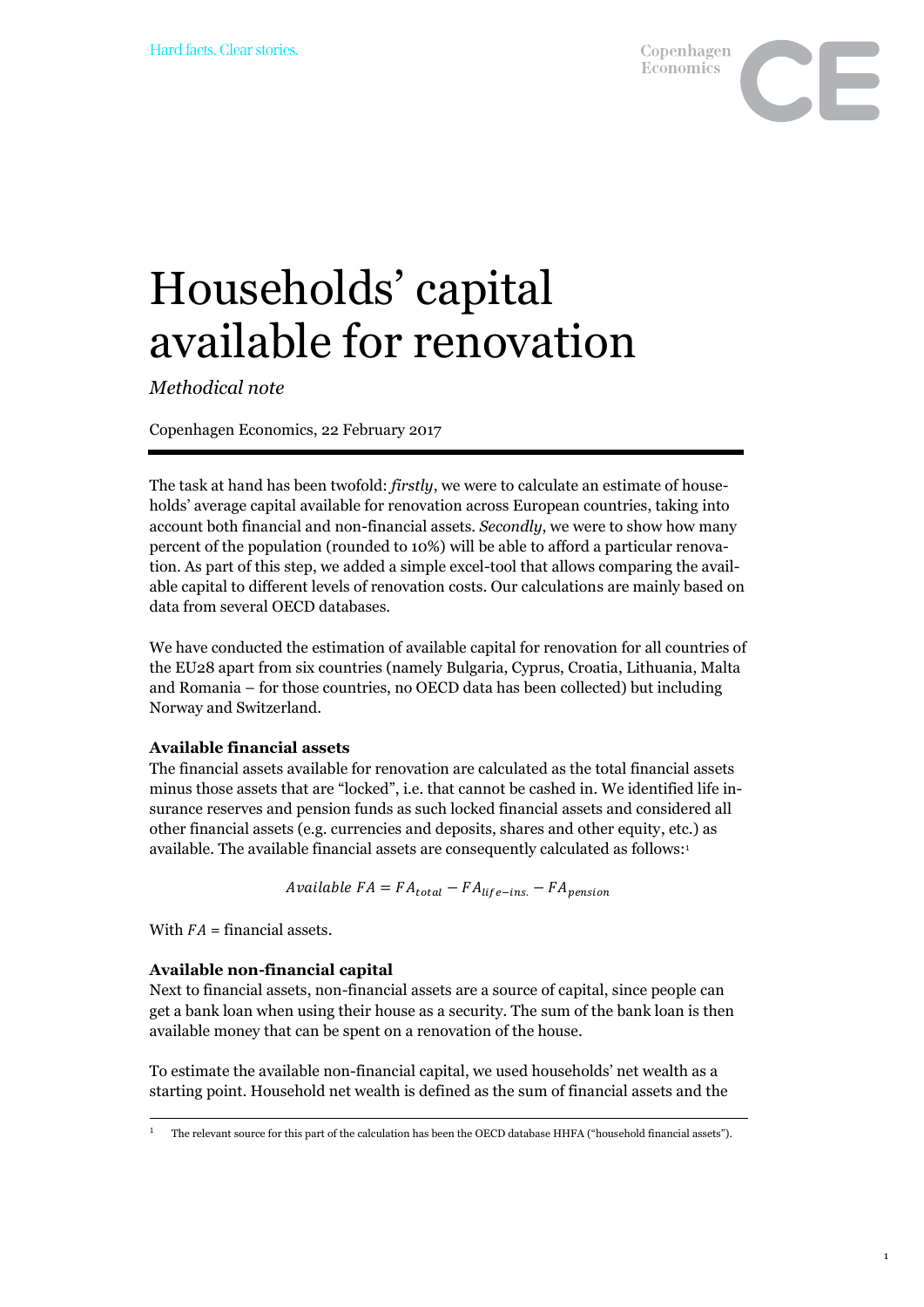-

value of dwellings, minus any outstanding liabilities. The households' gross housing value can be estimated by subtracting financial assets from the households' net wealth and adding liabilities:

#### gross housing value = net wealth  $-$  financial assets<sub>total</sub> + liabilities

Using this calculation, we make the assumption that all liabilities are mortgages. According to the OECD, mortgages constitute most of the total liabilities. However, a small share of the liabilities will be unrelated to dwellings, which means that the calculation above is an approximation underestimating the value of available capital.

Typically, the amount of money that can be borrowed as a bank loan depends on the gross housing value. The loan-to-value (LTV) ratio describes how much a house owner can borrow from the bank. Existing liabilities lower that amount. As an example, a family owning a house worth 400.000  $EUR$  and living in a country with a 80% LTV can take on a bank loan up to  $80\% * 400.000$   $EUR = 320.000$   $EUR$ . If this family is indebted with a mortgage of 200.000 *EUR*, they have capital summing up to 320.000 *EUR* – 200.000  $EUR = 120.000$   $EUR$  available for renovation. Expressed in a formula, the available capital from non-financial assets is:<sup>2</sup> <sup>3</sup>

 $available$  non  $- FA = gross$  housing value  $* LTV - liabilities$ 

The total capital available for renovation is the sum of available financial and non-financial assets:

total capital available =  $FA_{available}$  + non -  $FA_{available}$ 

Since the OECD's use measures and units, the initial unit of the total capital available has been *USD per capita, in* 2015 *prices* and adjusted to each countries purchasing power parity (PPP-adjusted). However, in the context of renovations, the available capital per household is more relevant. We converted the values into EUR per household, 2016 prices and in absolute terms (not PPP-adjusted).<sup>4</sup>

It is worth mentioning that the estimated total capital available is an average per household in each respective country. No differentiation has been made between

<sup>2</sup> The relevant sources for this part of the calculation have been the OECD databases HHWEALTH ("household net wealth") in combination with HHDI ("household disposable income"), HHFA ("household financial assets") and HHDEBT ("household debt").

<sup>3</sup> As only 2014 data on household net wealth was available for 6 countries (Hungary, Estonia, Poland, Belgium, Greece, Portugal, Latvia and Norway), we extrapolated this data to 2015 for those countries by applying the average growth rate in household net wealth. LTVs were missing for 3 countries (Sweden, Switzerland and Norway) and have been extrapolated using the average of the other countries.

<sup>4</sup> The relevant sources for this conversion have been Eurostat statistics on population ("Projected demographic balances and indicators [proj\_13ndbims]") and household numbers ("Number of private households by household composition, number of children and age of youngest child (1 000) [lfst\_hhnhtych]), as well as OECD databases on PPPs and exchange rates.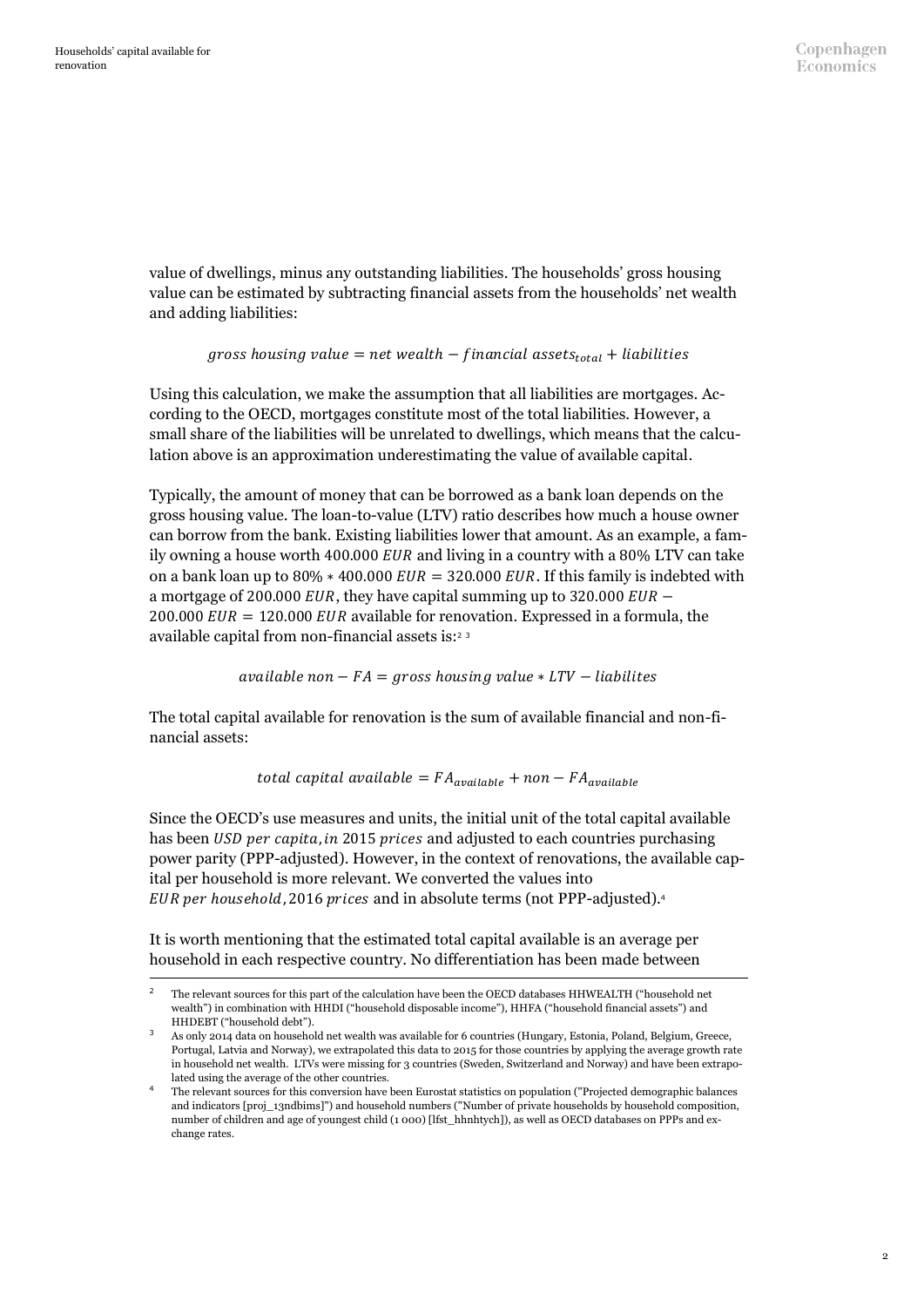households owning and households renting their dwelling, or between different types of dwelling. As the total capital available from non-financial assets will, following the applied definition, naturally be zero for those households not owning a dwelling, the total capital available will be higher when looking at the subset of households that own their dwelling. The shown results can consequently be interpreted as conservative estimates.



## **Figure 1 Total capital available for renovation per household**

Note: The numbers on top of each column show the total capital available for an average household. \* for Spain, Ireland, Luxembourg and Switzerland, data on non-financial capital was not available. The total therefore shows the available financial assets only. The average takes into account all shown countries, including those with a "\*".

 $1$  (= 29,9\*10<sup>12</sup>) This number describes the total capital available for renovation, summed up over

all households in all EU28-countries (with six exceptions, see above). When including Norway and Switzerland, this total increases by 1.7 trillion to 31.6 trillion EUR.

Source: Copenhagen Economics calculation based on OECD data

## **Accounting for the distribution of wealth**

We account for the countries' distribution of wealth across the deciles of the population. This is important, as wealth is typically distributed unevenly across households, meaning that the richest 10-20 percent of the population own a much larger share of the total wealth. Looking at simple averages of households might therefore be misleading; it might be that the average across all households is a value sufficiently high to buy a particular renovation, but at the same time only the top 2-3 deciles of the population do actually have sufficient capital available to do so.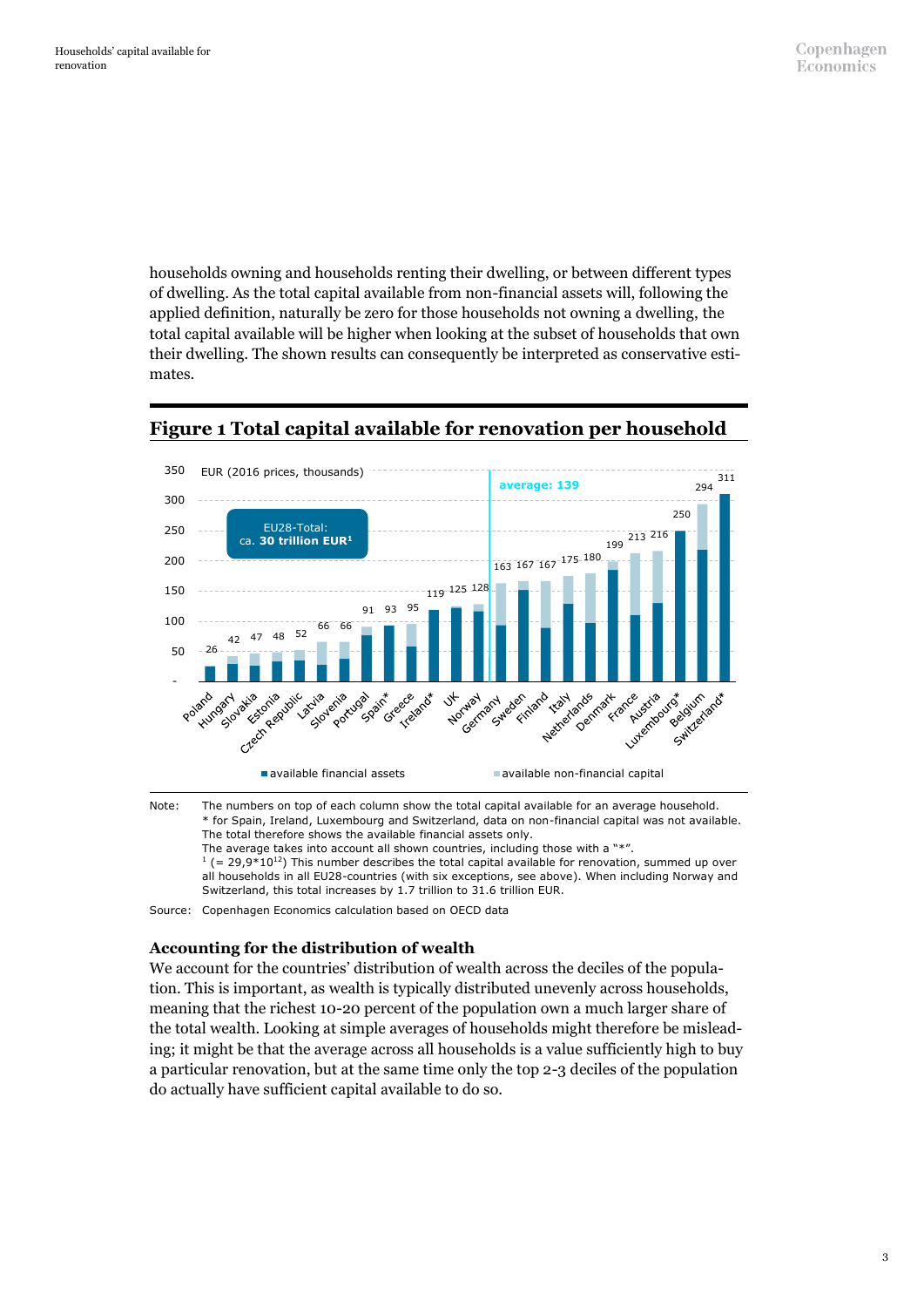| total wealth per decile of population] |              |      |      |      |      |      |                |       |       |       |
|----------------------------------------|--------------|------|------|------|------|------|----------------|-------|-------|-------|
| Decile                                 | $\mathbf{1}$ | 2    | 3    | 4    | 5    | 6    | $\overline{7}$ | 8     | 9     | 10    |
| Austria                                | 0.19         | 0.47 | 0.62 | 1    | 2.36 | 4.67 | 6.97           | 9.78  | 15.4  | 58.54 |
| Belgium                                | 0.25         | 0.35 | 2.16 | 4.75 | 5.9  | 7.33 | 9.53           | 12.02 | 16.53 | 41.18 |
| Czech<br>Republic*                     | 0.41         | 1.14 | 2.39 | 3.65 | 5.55 | 7.35 | 9.51           | 13.07 | 17.91 | 39.03 |
| Germany                                | 0.12         | 0.52 | 0.81 | 1.18 | 2.69 | 4.79 | 7.11           | 10.93 | 16.77 | 55.08 |
| Denmark*                               | 0.18         | 1.32 | 2.92 | 4.67 | 6.12 | 8.11 | 9.7            | 14.4  | 17.6  | 34.97 |
| Spain                                  | 1.01         | 1.7  | 3.59 | 4.46 | 5.8  | 7.36 | 8.62           | 11.05 | 15.75 | 40.66 |
| Estonia*                               | 1.01         | 1.7  | 3.59 | 4.46 | 5.8  | 7.36 | 8.62           | 11.05 | 15.75 | 40.66 |
| Finland                                | 0.41         | 1.14 | 2.39 | 3.65 | 5.55 | 7.35 | 9.51           | 13.07 | 17.91 | 39.03 |
| France                                 | 0.18         | 0.31 | 0.62 | 2.08 | 4.83 | 6.94 | 9.07           | 11.77 | 16.89 | 47.32 |
| UK <sup>*</sup>                        | 1.01         | 1.7  | 3.59 | 4.46 | 5.8  | 7.36 | 8.62           | 11.05 | 15.75 | 40.66 |
| Greece                                 | 0.39         | 0.77 | 2.66 | 4.65 | 6.23 | 7.91 | 10.17          | 12.76 | 17.54 | 36.91 |
| Hungary*                               | 0.18         | 0.31 | 0.62 | 2.08 | 4.83 | 6.94 | 9.07           | 11.77 | 16.89 | 47.32 |
| Ireland*                               | 0.18         | 0.31 | 0.62 | 2.08 | 4.83 | 6.94 | 9.07           | 11.77 | 16.89 | 47.32 |
| Italy                                  | 0.2          | 0.45 | 1.64 | 3.66 | 5.56 | 7.21 | 9.1            | 11.75 | 16.57 | 43.86 |
| Luxembourg                             | 0.42         | 0.48 | 2.18 | 4.26 | 5.74 | 6.59 | 7.84           | 10.21 | 14.54 | 47.75 |
| Latvia*                                | 1.01         | 1.7  | 3.59 | 4.46 | 5.8  | 7.36 | 8.62           | 11.05 | 15.75 | 40.66 |
| Netherlands                            | 0.92         | 1.95 | 4.33 | 4.79 | 6.51 | 8.87 | 11.29          | 13.43 | 17.05 | 30.87 |
| Poland*                                | 0.18         | 0.31 | 0.62 | 2.08 | 4.83 | 6.94 | 9.07           | 11.77 | 16.89 | 47.32 |
| Portugal                               | 0.46         | 0.79 | 2.21 | 3.47 | 4.52 | 6.13 | 7.68           | 10.67 | 15.14 | 48.93 |
| Slovakia                               | 0.78         | 3.42 | 4.85 | 5.79 | 7.17 | 8.33 | 9.81           | 12.02 | 15.75 | 32.08 |
| Slovenia                               | 0.18         | 1.32 | 2.92 | 4.67 | 6.12 | 8.11 | 9.7            | 14.4  | 17.6  | 34.97 |
| Sweden*                                | 0.42         | 0.48 | 2.18 | 4.26 | 5.74 | 6.59 | 7.84           | 10.21 | 14.54 | 47.75 |
| Switzerland*                           | 0.18         | 0.31 | 0.62 | 2.08 | 4.83 | 6.94 | 9.07           | 11.77 | 16.89 | 47.32 |
| Norway*                                | 0.18         | 1.32 | 2.92 | 4.67 | 6.12 | 8.11 | 9.7            | 14.4  | 17.6  | 34.97 |

## **Table 1 The distribution of wealth across the population [% of**

Note: The table shows the percentages of total wealth owned by each decile of the population from the poorest (1) to the richest decile (1). \* For those countries, the data has been extrapolated from another country, namely that one which has the most similar Gini-coefficient, as detailed data on the distribution of wealth per decile was not available.

In its original version, the distribution is provided as the distribution of total (gross) wealth over the deciles of net wealth. As the Commissions' study shows, gross and net wealth are almost perfectly correlated across Europe (the Netherlands being a small exemption), meaning that it is not problematic to use this distribution data in either form.

Source: European Commission (2015) "Wealth distribution and taxation in the EU" for the distribution of wealth, OECD for the Gini-coefficients.

We take the distribution of wealth into account by calculating the total capital available for each decile of a country's population. For a given cost of renovation, we can then